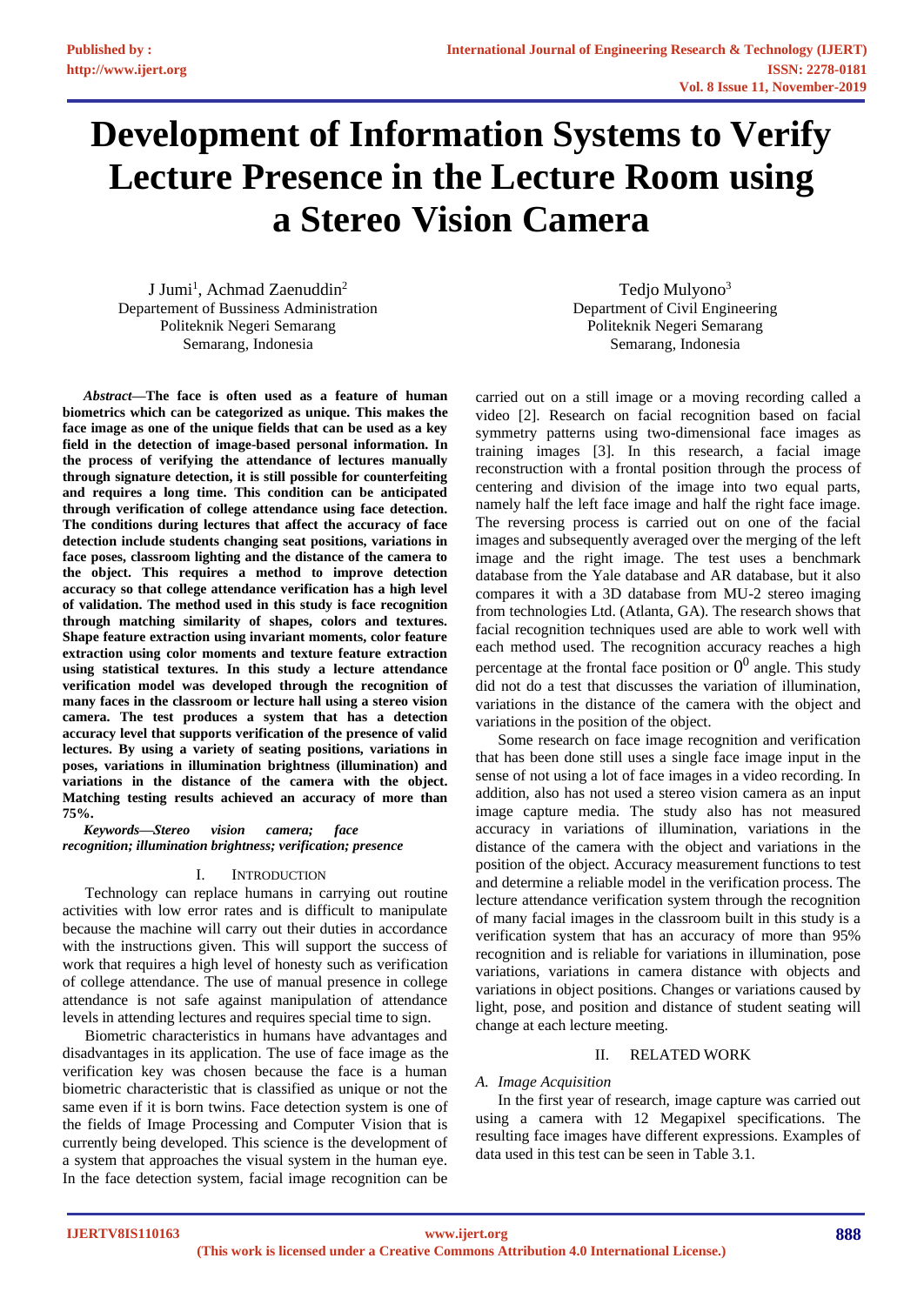



# *B. Content Based Image Retrieval (CBIR)*

Some similar studies relating to image-based image retrieval based on CBIR (Content Based Image Retrieval) using the image feature weighting method include image search using a combination of color features and weighted texture feature vectors  $[1]$ . In this research, measurement of image retrieval accuracy has been carried out using Manhattan as a measurement of similarity distance. Weighting 0.1 and 0.2 in color and texture features produces the highest retrieval accuracy.

Search by weighting the texture features using DCT (Discrete Cosine Transform) has also been carried out for CBIR-based image search [8]. The value of the feature will be the weight coefficient of the image that will be used as a basis for searching. Image indexing based on the co-occurrence matrix weighted color feature, results in relatively high search accuracy values [9]. In this research, the weighting of color and indexing feature values is based on the similarity of diagonal and non-diagonal elements.

Preprocessing is the stage of improving image quality before feature extraction with the aim of increasing the accuracy of the image feature extraction results. There are differences in preprocessing in the form feature extraction with the color and texture feature extraction. The difference in preprocessing is to get a quality image before feature extraction. This system has a different preprocessing stage, there are:

## *C. Preprocessing*

#### *1) Preprocessing Shape Features.*

*a) Resizing* : The size of the image will affect the length of feature extraction time, the smaller the size, the faster the computation of feature extraction*.*

*b) Grayscale*: Especially in calculating the features of color elements are not taken into account, so that the image is changed to grayscale so that the computation process becomes faster*.*



Fig. 1. Preprocessing Stages of Shape Features, (a) Grayscale Image, (b) Resize

#### *2) Preprocessing color features and texture features.*

*a) Resize:* The larger the image size, the longer the extraction time, so that the resize stage is needed to speed up the computation process. At this stage the image is resized to 200 x 200 pixels*.*

*b) Grayscale:* Grayscale preprocessing is done for texture feature extraction so that the texture is more visible, while grayscale color feature extraction is not done because the color value that will be taken into account.

*c) Histogram Equalization: At this stage histogram leveling is done so that the image quality becomes more contrasted to get the value of quality color and texture features.* Histogram leveling results can be seen in Fig. 2 and Fig. 3*.*



Fig. 2. Comparison of images before and after the histogram process, (a) Original Image, (b) Image of Histogram Equalization (HE)



Fig. 3. Comparison of histograms, (a) Original Image Histogram, (b) Image Histogram of HE Results

#### *D. Feature Extraction of Shape, Color and Texture*

Extraction is carried out on all three features with the following stages:

*a) Shape Feature Extraction:* Shape feature extraction is done using the invariant moment method. This method is used because it is not susceptible to image changes caused by Rotation, Scale and Translation (RST) [8]. the diversity of face images through shape features are shown in Fig. 4. The result of shape feature extraction in Fig. 5 are seven invariant moment values as in Table II. The seven values represent the shape features of each image in the form of numbers. Testing is done to prove that invariant moment is not susceptible to RST (Rotate-Scale-Translation).



Fig. 4. Diversity of face images with various shapes and types (a) Boxed female image, (b) Female oval image, (c) Male oval image (d) Male square image, (e) Triangle Male image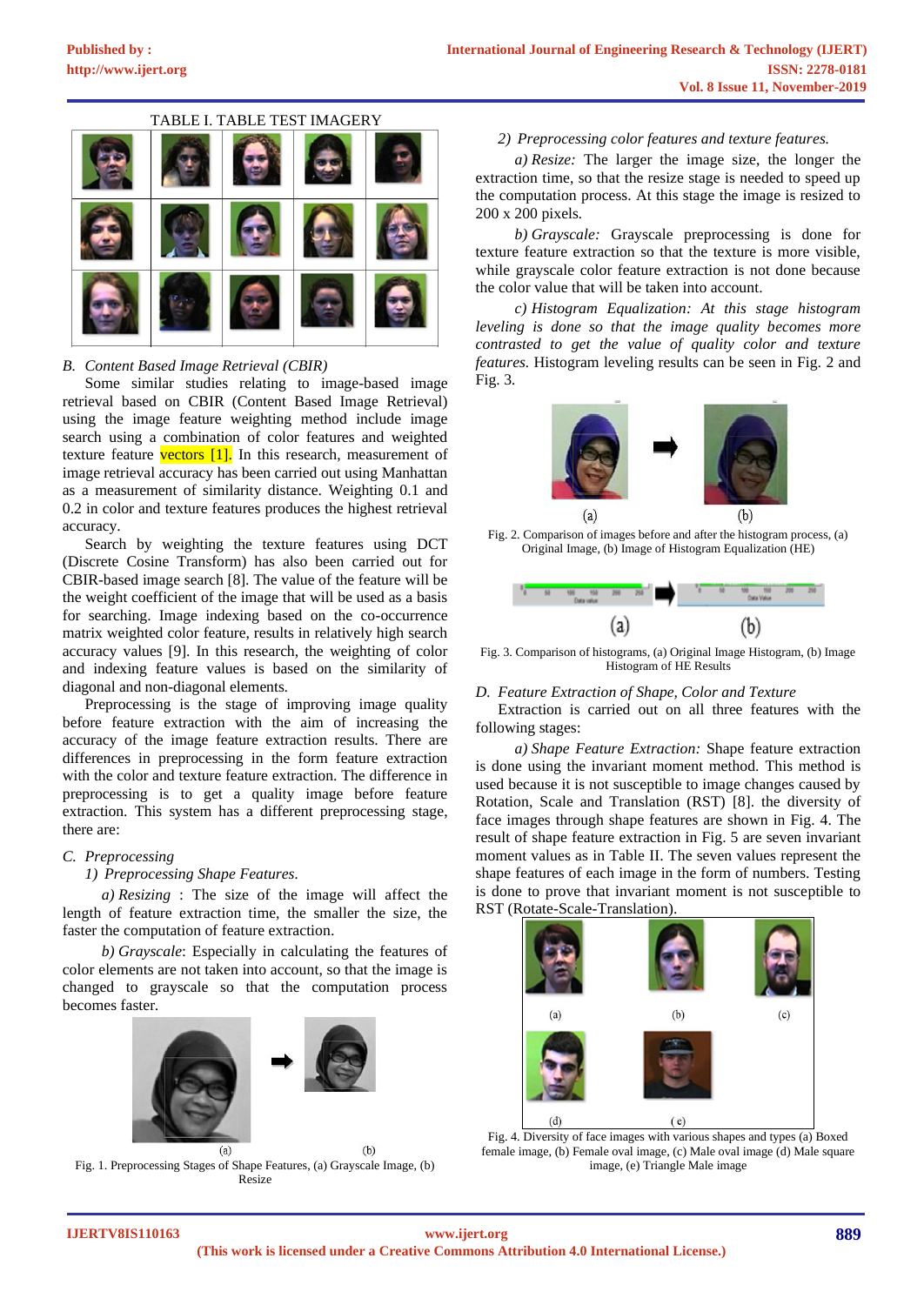

Fig. 5. RST face images, (a) Original Image, (b) Translated, (c) Scalled by one-half, (d) Mirrored, (e) Rotated by 450, (f) Rotated by 900

## TABLE II RESULT OF FEATURE EXTRACTION USING INVARIANT MOMENT

| Moment         | Original | Rotate $90^{\circ}$ | Scalled by one-half | Translated    |
|----------------|----------|---------------------|---------------------|---------------|
| M1             | 3.13E-04 | 2.24E-04            | 3.15E-04            | 2.42E-04      |
| M <sub>2</sub> | 4.74E-06 | 6.73E-08            | 4.74E-07            | 2.94E-07      |
| M <sub>3</sub> | 8.43E-11 | 4.47E-12            | 8.43E-10            | 2.78E-14      |
| M4             | 7.23E-11 | 5.69E-12            | 7.11E-11            | 7.37E-14      |
| M5             | 4.83E-22 | 2.34E-24            | 4.69E-22            | $-2.05E-28$   |
| M6             | 2.43E-13 | 2.54E-11            | 2.55E-15            | $-2.10E-18$   |
| M7             | 3.65E-22 | 1.79E-24            | 3.85E-24            | $-4.86E - 32$ |

From the seven feature values above, it can be seen that the moment value 4, 5, 6 and 7 is the moment value which is relatively consistent with the difference in the value of the moment which is relatively small or less than 2 with the existence of rotate, scale and translation. Examples of the results of feature feature extraction in the asset image are shown in Table III.

TABLE III VALUE FEATURES OF FACE IMAGE SHAPES.

| M1         | M <sub>2</sub> | M <sub>3</sub> | M <sub>4</sub> | M5          | M6         | M <sub>7</sub> |
|------------|----------------|----------------|----------------|-------------|------------|----------------|
| 1.45000195 | 0.188975334    | 0.0762499      | 0.02363947     | 0.000947725 | 0.00376677 | 0.0003303      |
| 2.48348357 | 0.823986086    | 3.0933703      | 2.15046114     | 5.390506501 | 1.61300548 | 1.3058714      |
| 3.48416923 | 1.039665923    | 1.8335181      | 1.02325626     | 1.000085438 | 0.92708062 | $-0.9819713$   |
| 2.21618706 | 0.537978445    | 1.6756548      | 0.79498076     | 0.913934495 | 0.53380865 | $-0.0813140$   |
| 2.47919286 | 0.380511046    | 0.7509339      | 2.30678952     | 2.991816666 | 1.37385046 | $-0.5165248$   |
| 2.60737587 | 1.23599042     | 3.8528044      | 2.80684864     | 9.000996332 | 2.94092083 | 2.0447390      |
| 1.86594301 | 0.727555306    | 0.2769835      | 0.19100703     | 0.042842856 | 0.15677254 | $-0.0097308$   |
| 3.52586089 | 3.570411335    | 21.328541      | 14.8063178     | 249.6122036 | 26.8028648 | $-83.216753$   |
| 1.45000195 | 0.188975334    | 0.0762499      | 0.02363947     | 0.000947725 | 0.00376677 | 0.0003303      |
|            |                |                |                |             |            |                |
|            |                |                |                |             |            |                |
| 2.60737587 | 1.23599042     | 3.8528044      | 2.80684864     | 9.000996332 | 2.94092083 | 2.0447390      |
| 1.45000195 | 0.188975334    | 0.0762499      | 0.02363947     | 0.000947725 | 0.00376677 | 0.0003303      |
| 2.48348357 | 0.823986086    | 3.0933703      | 2.15046114     | 5.390506501 | 1.61300548 | 1.3058714      |

Table III shows that the value of the shape feature components has a long range of values between one moment value and another moment value in one image. This shows the dominance between the components of the moment value. This dominance can result in no other moment playing a role in determining the accuracy of similarity or it can be said that a component of little value has a small role in determining the accuracy of an image's similarity. To eliminate the

dominance between the value of the feature, normalization of the feature value is done in the next step.

*b) Color Feature Extraction:* Preprocessing with histogram equalization in Figure 3 produces a more contrasting image. The image is an input image for color feature extraction. The extraction method used is the color moment. This method is able to distinguish images based on color features [11].

*c) Texture Feature Extraction:* Texture is the regularity of certain patterns formed from the arrangement of pixels in an image. Texture value can be used as one of the variables for image similarity measurement.

*d) Normalization Feature:* Normalization is important to group the ranges or intervals of different feature values in the same scale with smaller ranges. Normalization is carried out to give the same weight to different feature values from the extraction results. Normalization in this study uses equation (1).

$$
D'(i) = \frac{D(i) - \min(D)}{\max(D) - \min(D)}
$$
(1)

where D '(i) is the normalized i value feature, D (i) is the i value feature before normalized, min (D) is the minimum value of each feature and max (D) is the maximum value each feature.

*e) Feature weighting:* The weighting of the different feature values in this study was used for retrieval accuracy analysis. Weighting varying feature values will result in different levels of accuracy of the retrieval.

# *E. K-Mean Clustering*

The use of clustering in this study aims to speed up the retrieval process. K-Means is a clustering technique using centroid (cluster center point) to represent a cluster [5]. In addition, K-Means is able to group large data quickly [4].

## *F. Measurement of Similarity*

Measurement of query image similarity with database image uses the euclidean distance concept and is done only in one cluster.Measurement of similarity using equation (2) using eleven dimensions or features are three shape features including the invariant moment values of 3, 5 and 7, then 3 color features using Hue values and 5 texture features namely smoothness, standard deviation, skewness, uniformity and entropy.

$$
D(Q, M) = \sqrt{\sum_{n=1}^{k} (Q_n - M_n)^2}
$$
 (2)

Where  $Q_n$  and  $M_n$  are features of the query image and database image in the nth dimension. The results of the similarity calculation are sorted so that the similarity value near zero has the highest level of similarity.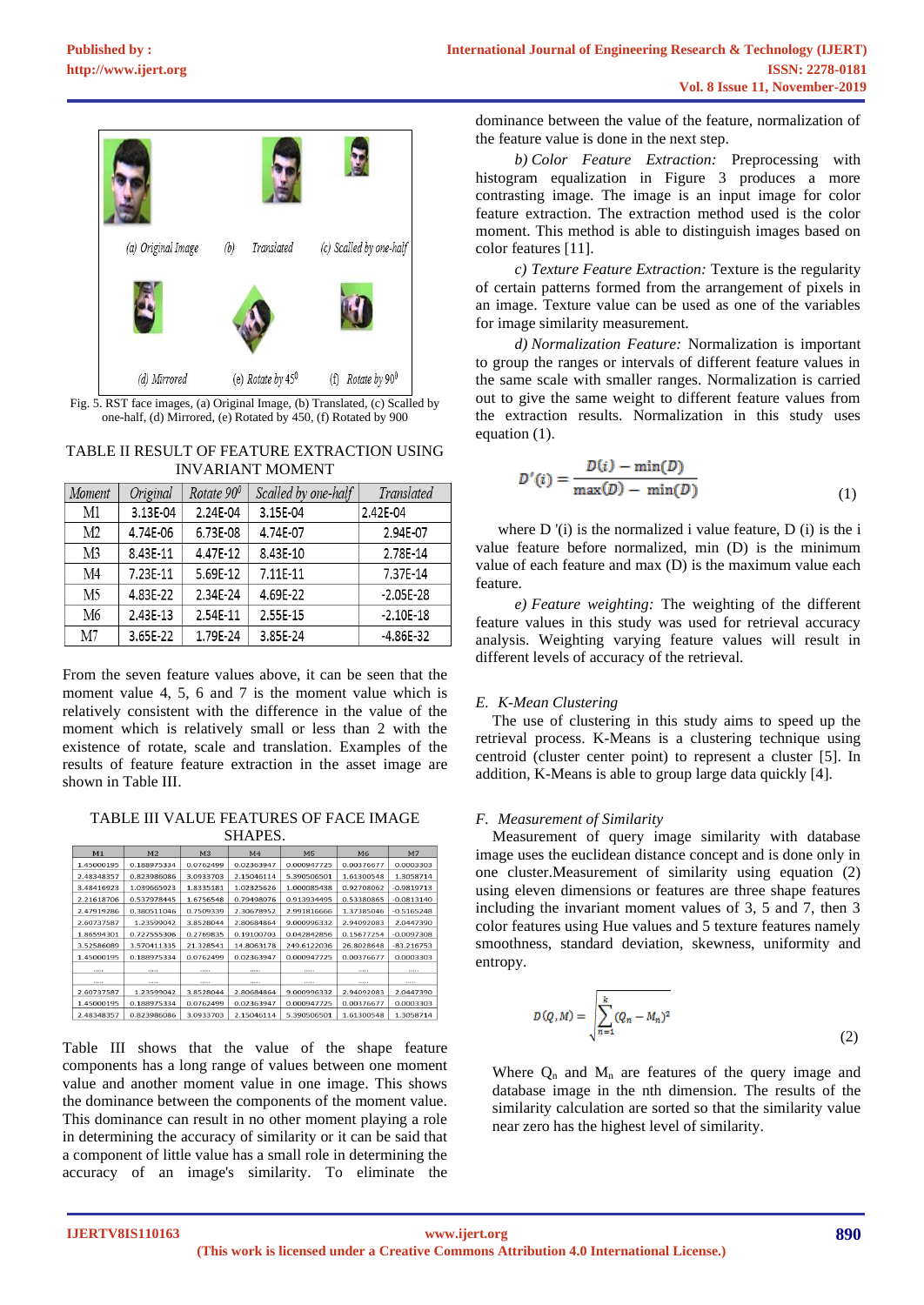#### *G. Retrieval Akuration*

Retrieval accuracy measurements on images before and after weighting and clustering are done using equation (3).

$$
AK = \frac{AR}{AS} \times 100\%
$$
 (3)

AR (Actual Relevant): the amount of data deemed relevant by the user. AS (Actual Search): the amount of data retrieved by the system.

#### III. METHOD

In this research, a lecture attendance verification model was developed using a stereo vision camera. The use of the camera is to anticipate differences in seating position, face poses, lighting variations and the distance of the camera to the object at each lecture meeting. The use of face image database for college participants is matched with the recording of lectures in the lecture hall attended by students as lecturers. Students in attending lectures do not always sit in the same position or seat, they tend to change seats in each meeting. So are the pose, lighting and distance of the object with the camera at each lecture meeting also changes. It is necessary to measure the level of accuracy of attendance verification so that the verification model has an optimal level of accuracy.

The tools used in this study are equipment in the form of hardware and software. The hardware used is a stereo vision camera, a computer with 8GB RAM specifications, 1 TB of memory and a printer equipped with a scanner. The software used for this research is the operating system Windows XP, C #, OpenCV, Mathlab 2012 and Visual Studio 2010.

In a number of studies that have been carried out above, no one has used a combination of feature weighting and clustering methods based on shape, color and texture features for the CBIR-based image search process. In this research, image retrieval has been carried out with the research stages shown in Fig. 6.



Fig. 6. Overview of Image Search Stages

## IV. RESULT AND DISCUSSION

#### *A. Retrival Results*

Retrieval testing is done with variations in the number of clusters and variations in the percentage of feature weights.The results of the test with 50% weighting for shape feature weight, 30% color feature weight and 20% texture feature weight with 10 cluster variations are shown in Fig. 7.



Fig. 7. Retrieval Using the Weight of Shape, Color and Texture (0.5,0.3 and 0.2)

Retrieval testing is done with variations in the number of clusters and variations in the percentage of feature weights.The results of the test with 50% weighting for shape feature weight, 30% color feature weight and 20% texture feature weight with 10 cluster variations are shown in Fig. 7. Fig. 7 shows the results of retrieval ranking of similarities 1 to 5 from the face image database. Tests with weighting variations and variations in the number of clusters will produce different retrieval output on the same data.

#### *B. Before Clustering*

Retrieval accuracy analysis at this stage uses a face image database before clustering with weighting variations in shape, color and texture features. The accuracy value of the retrieval results with the same feature weights and varying feature weights can be seen in Table IV.

| Image of  | Equal    | W1     | W <sub>2</sub> | W <sub>3</sub> | W <sub>4</sub> |
|-----------|----------|--------|----------------|----------------|----------------|
| Name      | Weighted |        |                |                |                |
| Ι1        | 75,55%   | 78,59% | 86,75%         | 84,38%         | 61,33%         |
| 12        | 74,67%   | 79%    | 87%            | 83,87%         | 60,67%         |
| <b>I3</b> | 75,05%   | 79,45% | 87,10%         | 83,33%         | 60%            |
| I4        | 74,69%   | 79,15% | 87,50%         | 86,67%         | 59,33%         |
| 15        | 75,65%   | 78,75% | 86,67%         | 84,38%         | 60,67%         |
| I6        | 75%      | 78,50% | 86,36%         | 84%            | 60%            |
| 17        | 75,76%   | 79,45% | 86,67%         | 83,87%         | 59,33%         |
| I8        | 74,89%   | 78,65% | 87,33%         | 83,33%         | 60,67%         |
| I9        | 74,87%   | 79,55% | 86%            | 84%            | 61,33%         |
| I10       | 75,35%   | 79,25% | 87,33%         | 84,38%         | 60,67%         |

TABLE IV. PERCENTAGE OF RETRIEVAL ACCURACY WITH SAME FEATURE WEIGHT AND VARIABLE FEATURE WEIGHT IN FACE IMAGE DATABASE

Table IV shows that the retrieval accuracy with the variation of W2 produces the highest average accuracy and the variation of the weight of the W4 produces the lowest accuracy. Retrieval accuracy graphs with the same feature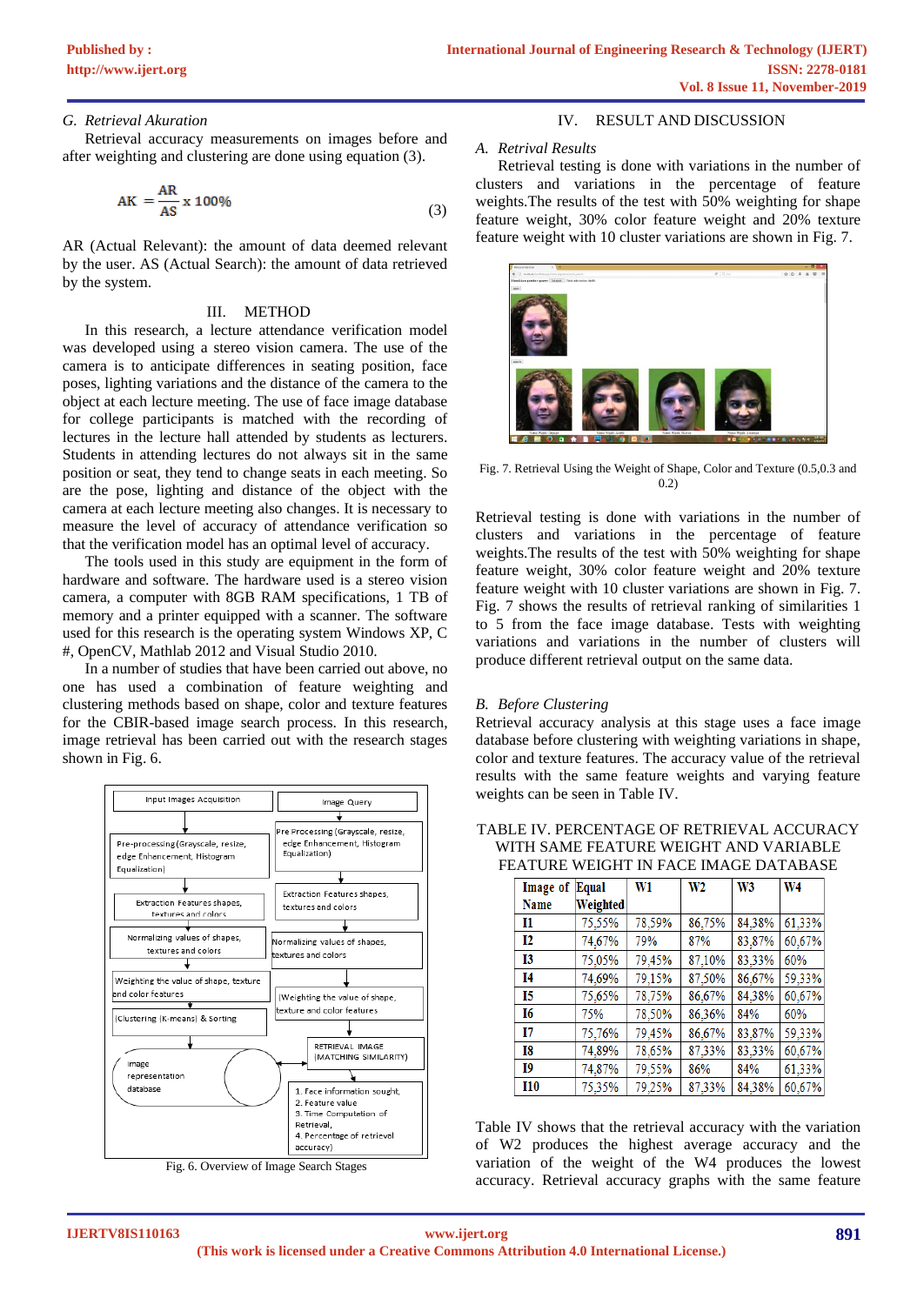weights and feature weights vary in the image database before clustering are shown in Fig. 8.



Fig. 8. Retrieval Accuracy Graph with Same and Variable Feature Weighting Before Clustering in the Face Image Database

From Fig. 8, it is shown that the variation in W2 weights yields the highest retrieval accuracy compared to other weight variations.

## *C. After Clustering*

Grouping based on similarity will further narrow the search space for image data information so that it will shorten retrieval time and improve retrieval accuracy. Retrieval accuracy with variations in weights and number of clusters can be seen in Table V.

#### TABLE V. PERCENTAGE OF RETRIEVAL ACCURACY WITH VARIATION IN FEATURE WEIGHT AND VARIATION IN NUMBER OF CLUSTERS

| Number of       | Same   | W1     | W <sub>2</sub> | W3     | W <sub>4</sub> |
|-----------------|--------|--------|----------------|--------|----------------|
| <b>Clusters</b> | Weight |        |                |        |                |
| 3               | 72,55% | 75,59% | 92,67%         | 82,38% | 63,33%         |
| $\overline{4}$  | 72,67% | 75%    | 92.33%         | 82.33% | 63.67%         |
| 5               | 73.05% | 76.45% | 93.33%         | 83.36% | 64.00%         |
| 6               | 73,69% | 76,15% | 93,67%         | 83,67% | 64,33%         |
| 7               | 74.65% | 77,75% | 94.33%         | 84.38% | 65.67%         |
| 8               | 74%    | 77.50% | 94%            | 84%    | 65.00%         |
| 9               | 74,76% | 77,45% | 94,67%         | 83,87% | 64,33%         |
| 10              | 75,89% | 79,65% | 95.67%         | 86.67% | 66.93%         |
| 11              | 74,47% | 79,15% | 93,55%         | 84%    | 66,23%         |
| 12              | 74.15% | 77.25% | 93%            | 85.33% | 65,67%         |
| 13              | 74.20% | 76.15% | 92.23%         | 82.63% | 64.63%         |
| 14              | 73.25% | 75,59% | 92,13%         | 82.44% | 64,55%         |
| 15              | 73 13% | 75 29% | 92.09%         | 82.23% | 63 43%         |

From Table V shows that the weighting variation of W2 with a weight of 50% of the shape features, 30% of the color features and 20% of the texture features and variations in the number of clusters 10 results in the highest retrieval accuracy of more than 95%. While the weighting variation of W4 with 30% of the weight of the shape features, 50% of the weight of the color features and 20% of the weight of the texture features with variations in the number of clusters 3 results in the lowest accuracy which is less than 64%. Retrieval accuracy graphs in the face image database using the same and varied feature weights namely W1, W2, W3 and W4 with variations in the number of clusters ranging from 3 to 15 can be seen in Fig. 9.



Fig. 9. Retrieval Accuracy Graph with Feature Weight Variation and Cluster Number Variation

Fig. 9. shows that retrieval accuracy tends to increase to variations in the number of clusters of 10 and tends to decrease after the number of clusters is greater than 10.

## *D. Attendance Database Design*

The use of face detection systems for attendance attendance lectures are built using attendance databases that have 10 tables in them, there are: login tables, face training, photos, students, attendance, minutes, classes, courses, lecturers, and schedules. When the lecturer starts to open the attendance system, the system asks the user to fill in a category from the user, the username that is filled in with nip or the username that has been created and the password. In the future, when taking photos in lectures for attendance systems do face testing by matching face training data for which the photo data has been stored in the face training table. Photos of the faces of each student will be detected by a camera that leads to their faces and displays the attendance link that is connected to the attendance table. The attendance table is linked to the official news table allowing the user to check the attendance of students who attend the lecture meeting at that time by checking their details. The news table seen in Fig. 10 linked to the schedule allows the user to know the classes and courses that are taking place, the capable lecturer.



Fig. 10. Database Design

## V. CONCLUSSIONS

In testing the retrieval accuracy of feature values before and after the normalization of feature values shows that there is a change in the percentage of retrieval accuracy in normalized image data. The difference in the number of clusters in the image database has a significant effect on the time to search for CBIR-based information in this case using office face data as training and testing data.